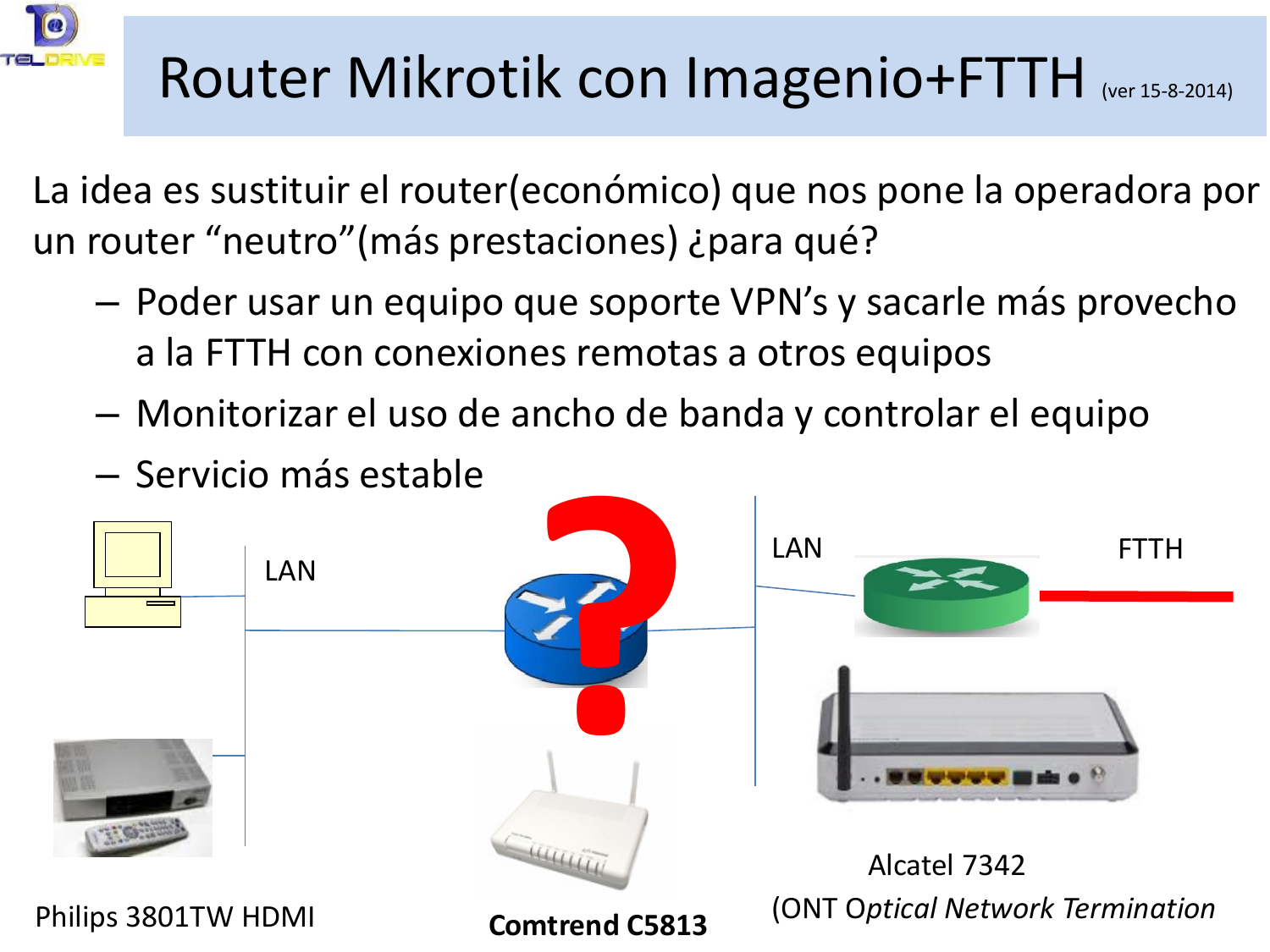

# Retos de la nueva instalación

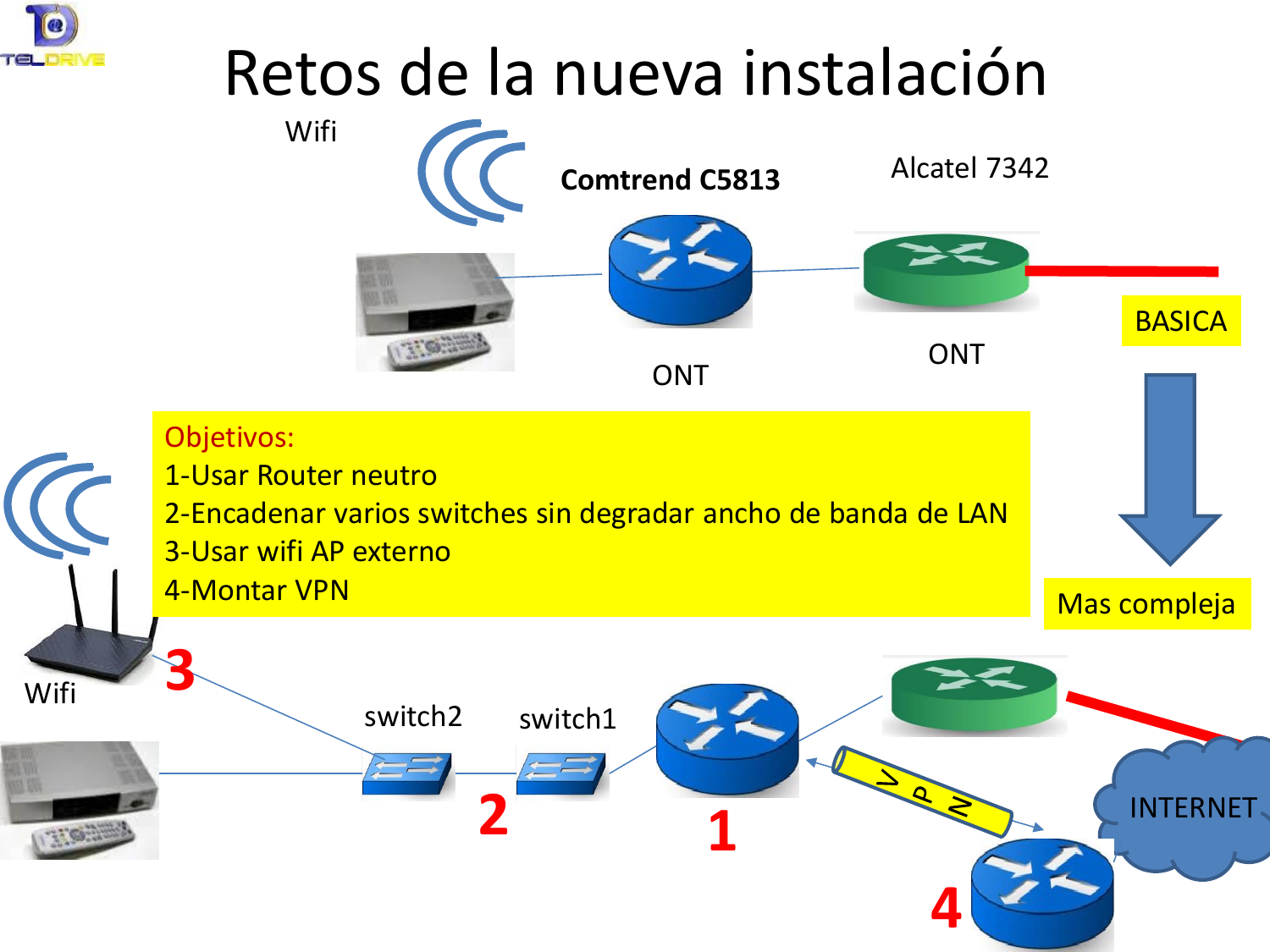

## Objetivo 1: ROUTER NEUTRO MIKROTIK



Flexibilidad máxima RouterOS 2 switches independientes Capacidad de 200Mbps (FTTH requiere 110Mbps o 110 Kpaquetes/s)

RB2011L(70€)

**METTI** 

RouterBOARD Price-Performance Comparison

FTTH 100M downstream

/10M upstream

| Name                       | <b>RB2011iL-IN</b> | <b>RB750</b> | <b>RB750GL</b> |             |                                |                          |                      |  |
|----------------------------|--------------------|--------------|----------------|-------------|--------------------------------|--------------------------|----------------------|--|
| CPU nominal frequency      | 600 MHz            | 400 MHz      | 400 MHz        | $400,000 -$ |                                |                          | rb1000               |  |
| CPU core count             |                    |              |                |             | <b>DDS</b><br>throughput       |                          |                      |  |
| Size of RAM                | 64 MB              | 32 MB        | 64 MB          |             | \ bps                          |                          | $3.26\,\mathrm{kps}$ |  |
| Architecture               | MIPS-BE            | MIPS-BE      | MIPS-BE        | 300,000     |                                |                          |                      |  |
| 10/100 Ethernet ports      | 5                  | 5            | $0\,$          |             |                                |                          |                      |  |
| 10/100/1000 Ethernet ports | 5                  | $\mathbf 0$  | 5              |             |                                |                          |                      |  |
| MiniPCI slots              | 0                  | $\theta$     | $\mathbf 0$    | $200,000$ - | rb493AH                        |                          |                      |  |
| MiniPCI-e slots            | $\,0$              | $\,0\,$      | $\,0\,$        |             | rb493 rb433AH<br>rb450 rb411AH |                          |                      |  |
| Wireless chip model        | None               | None         | None           |             | rb433<br>$-th411A$             | rb600A                   |                      |  |
| Number of USB ports        | 0                  | $\theta$     | $\mathbf 0$    | $100,000 -$ | rb411                          | 1Gbps                    |                      |  |
| Power Jack                 |                    |              |                |             |                                |                          |                      |  |
| 802.3af support            | n/a                | No           | n/a            |             | 197Mbps                        | price, USD               |                      |  |
| Supported input voltage    | 7 V - 31 V         | 10 V - 28 V  | 8 V - 30 V     |             | \$150<br>$-400$                | \$250<br>\$200<br>$\sim$ | \$600<br>\$700       |  |
| PoE out                    | No                 | No           | No             |             |                                |                          |                      |  |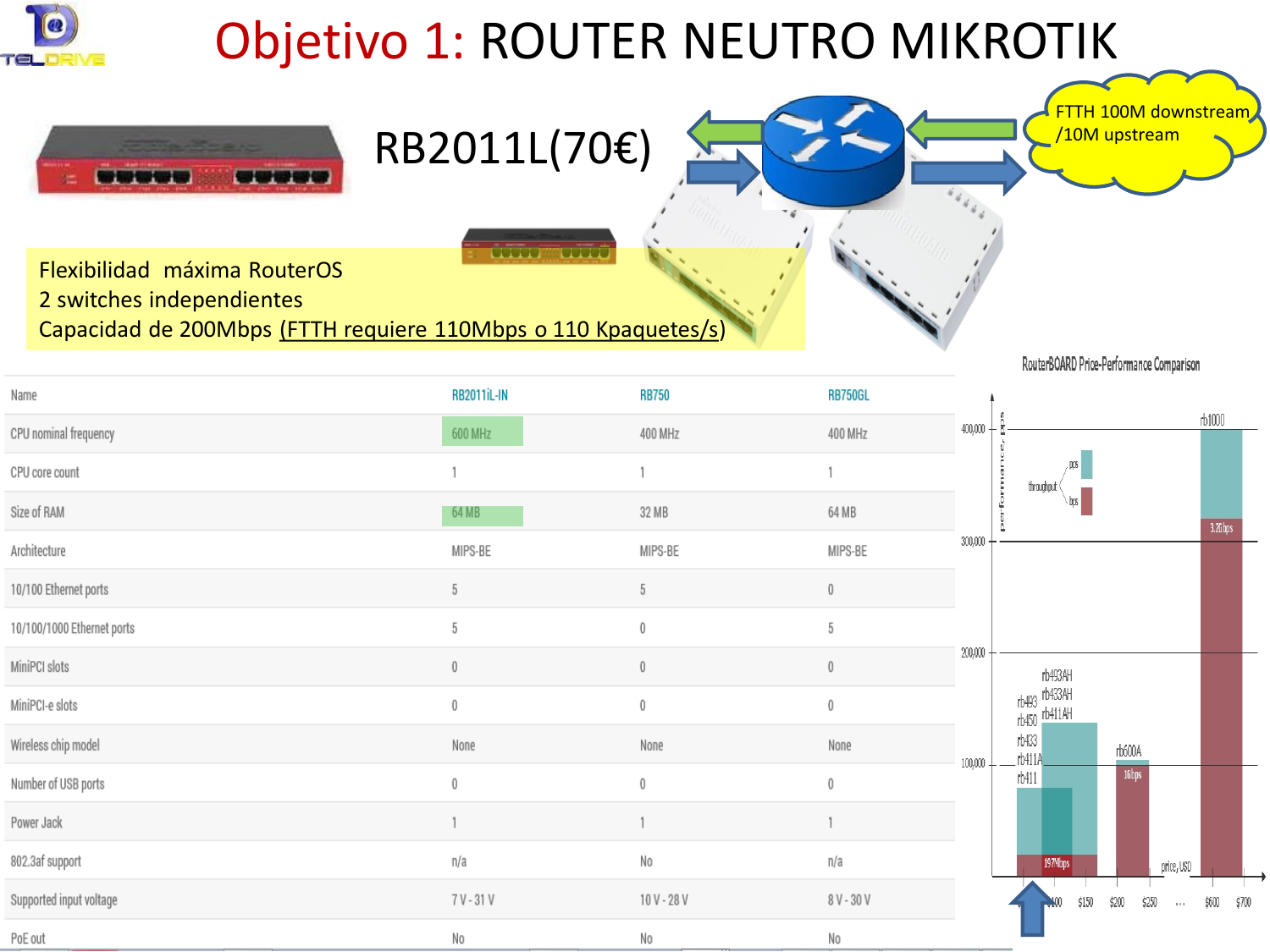## Configuración básica Imagenio: Usa 2 vlan's

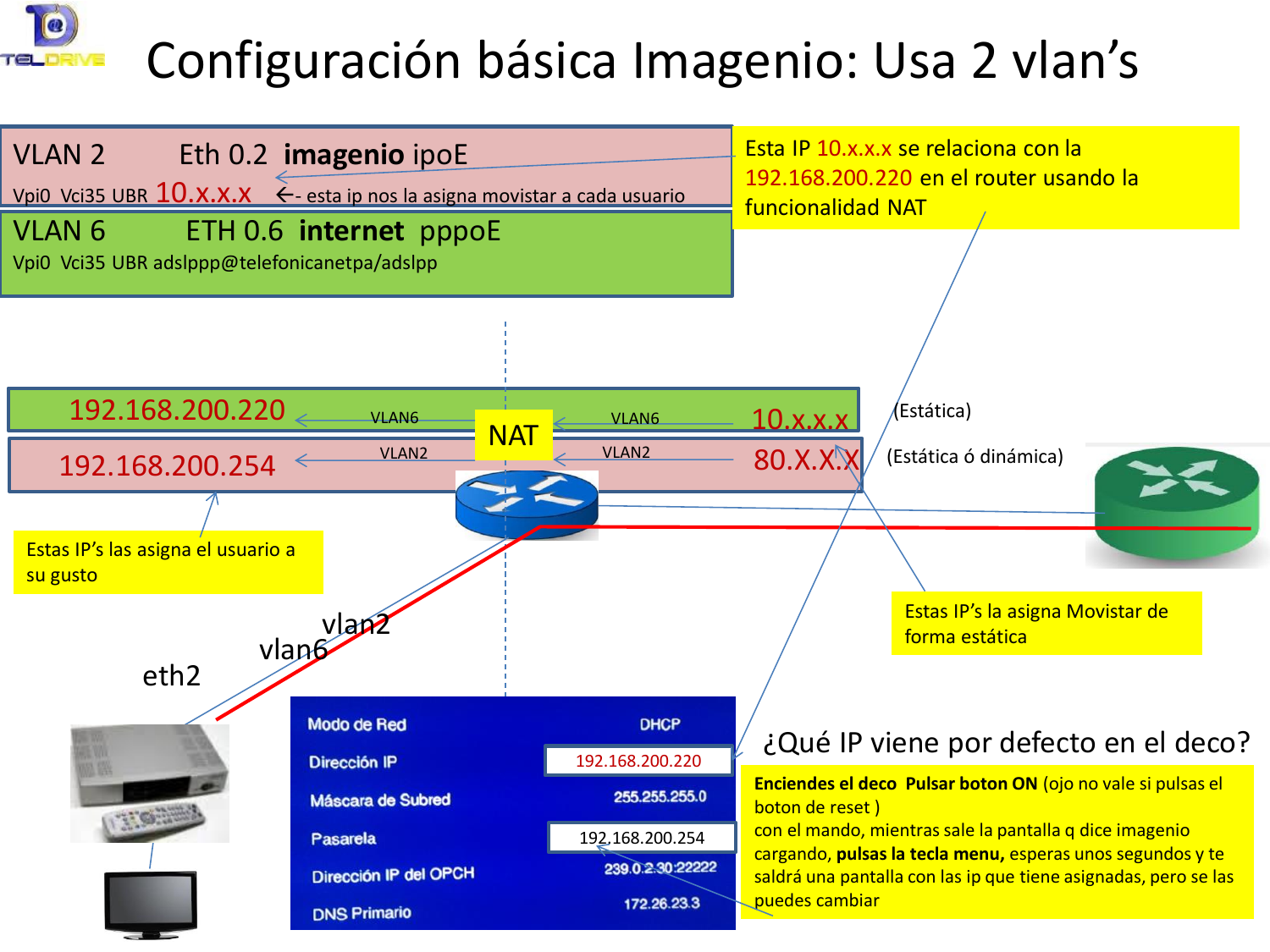

## Configuración Microtik con Imagenio+FTTH

#### ASEGURARSE DE QUE TIENES LA ULTIMA VERSION DE SOFTWARE INSTALADA ROUTEROS 6.18 Hacer bakup(firmware+conf) en microtik **NewTerminal=>** *save name = test* =>(test.backup) *Salvar solo config* **NewTerminal=>****export file = config** =>(config.rsc)

| Cargar configuracion en microtik Reset Configuration=>                                                                                                                                                                                                                                                                                                                                                                                                                                                                                                                                                                                                                                                                                                                                                                      | Reset Configuration<br>Cancel                               |
|-----------------------------------------------------------------------------------------------------------------------------------------------------------------------------------------------------------------------------------------------------------------------------------------------------------------------------------------------------------------------------------------------------------------------------------------------------------------------------------------------------------------------------------------------------------------------------------------------------------------------------------------------------------------------------------------------------------------------------------------------------------------------------------------------------------------------------|-------------------------------------------------------------|
|                                                                                                                                                                                                                                                                                                                                                                                                                                                                                                                                                                                                                                                                                                                                                                                                                             | <b>Keep User Configuration</b><br>H                         |
| Funciona 15-8.rsc(I)                                                                                                                                                                                                                                                                                                                                                                                                                                                                                                                                                                                                                                                                                                                                                                                                        | $\overline{\mathscr{S}}$<br><b>No Default Configuration</b> |
| # aug/15/2014 19:38:24 by RouterOS 6.7                                                                                                                                                                                                                                                                                                                                                                                                                                                                                                                                                                                                                                                                                                                                                                                      |                                                             |
| # software id = RED2-QN2F<br>#                                                                                                                                                                                                                                                                                                                                                                                                                                                                                                                                                                                                                                                                                                                                                                                              | Este es donde se conecta la ONT                             |
| /interface bridge<br>add admin-mac=D4:CA:6D:D2:BD:9E auto-mac=no l2mtu=1598 name=bridge-local protocol-mode=rstp<br>/interface ethernet                                                                                                                                                                                                                                                                                                                                                                                                                                                                                                                                                                                                                                                                                     |                                                             |
| set   find default-name=ether1   name=ether1-gateway                                                                                                                                                                                                                                                                                                                                                                                                                                                                                                                                                                                                                                                                                                                                                                        | Este es donde se conecta el switch 1                        |
| set [find default-name=ether2 ] name=ether2-master-local ←<br>set [find default-name=ether3 ] master-port=ether2-master-local name=ether3-slave-local<br>set [find default-name=ether4 ] master-port=ether2-master-local name=ether4-slave-local<br>set [find default-name=ether5 ] master-port=ether2-master-local name=ether5-slave-local<br>set [find default-name=ether6 ] name=ether6-master-local<br>set [find default-name=ether7 ] master-port=ether6-master-local name=ether7-slave-local<br>set [find default-name=ether8 ] disabled=yes master-port=ether6-master-local name=ether8-slave-local<br>set [find default-name=ether9 ] disabled=yes master-port=ether6-master-local name=ether9-slave-local<br>set [find default-name=ether10] disabled=yes master-port=ether6-master-local name=ether10-slave-local |                                                             |

Se usa este master-port6(port 6,7,8,9,10) para que funcionen los filtros del bridge, el trafico igmp se propagara por todos los puertos que conectemos en master-port2(port 2,3,4,5)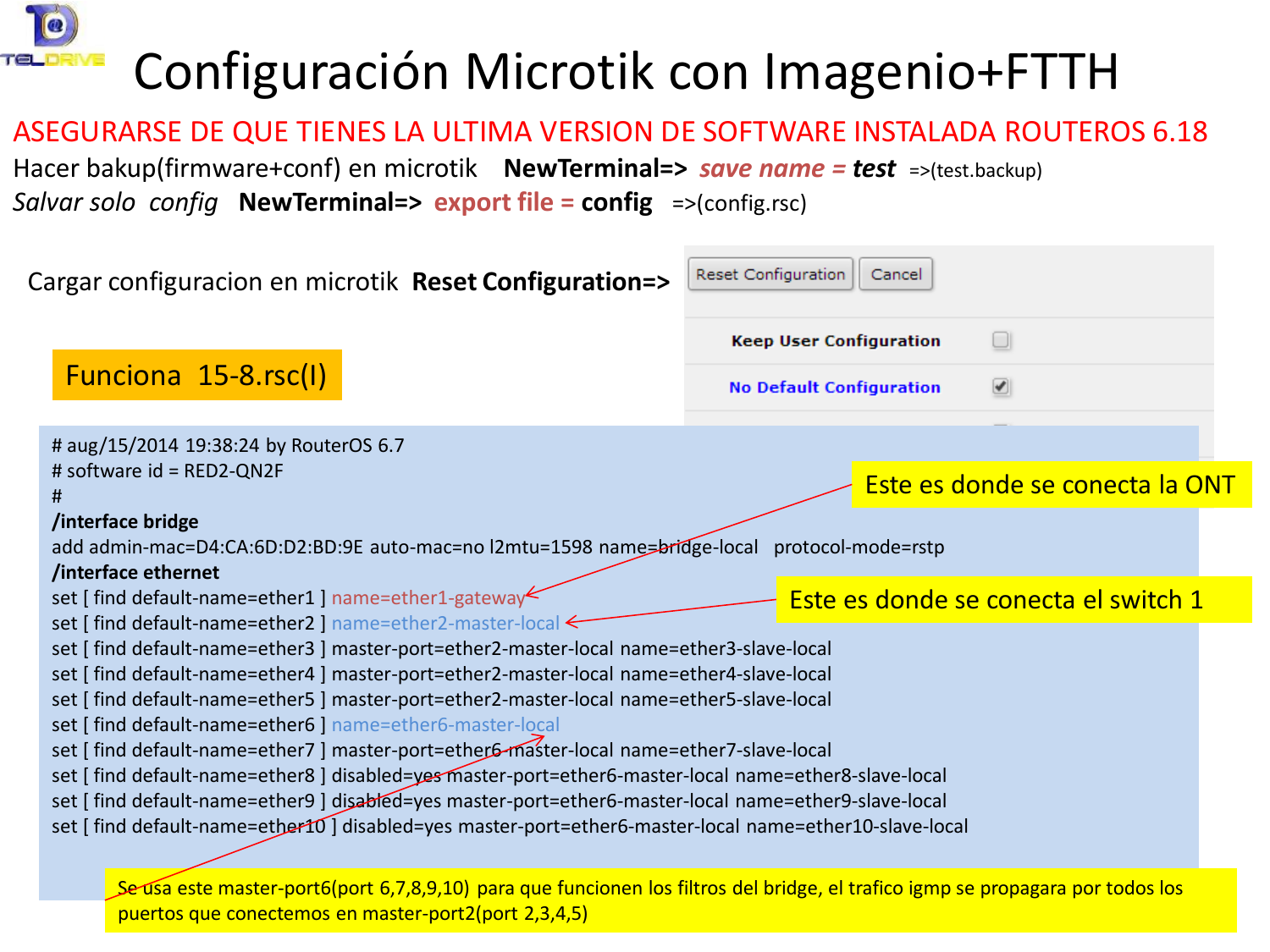

### Funciona15-8.rsc(II)

| /ip neighbor discovery                                                                    |                          |
|-------------------------------------------------------------------------------------------|--------------------------|
| set ether1-gateway discover=no                                                            | Definimos vlans sobre el |
| /interface vlan                                                                           | puerto 1                 |
| add interface=ether1-gateway l2mtu=1594 name=vlan2 vlan-id=2                              |                          |
| add interface=ether1-gateway l2mtu=1594 name=vlan6 vlan-id=6                              |                          |
| /interface pppoe-client                                                                   |                          |
| add ac-name=rbrmjv1-02-H10 add-default-route=yes allow=pap,chap disabled=no               |                          |
| interface=vlan6 max-mru=1492 max-mtu=1492 name=pppoe-out1 password=\                      |                          |
| adslppp use-peer-dns=yes user=adslppp@telefonicanetpa                                     |                          |
| /ip dhcp-server option                                                                    |                          |
| add code=240 name=option_para_deco value= "':::::239.0.2.10:22222:v6.0:239.0.2.30:22222'" |                          |
| /ip dhcp-server option sets                                                               |                          |
| add name=set1 options=option para deco                                                    |                          |
| /ip hotspot profile                                                                       |                          |
| set [find default=yes ] http-cookie-lifetime=2m                                           |                          |
| /ip hotspot user profile                                                                  |                          |
| set [find default=yes ] idle-timeout=none keepalive-timeout=2m mac-cookie-timeout=3d      |                          |
| /ip pool                                                                                  |                          |
| add name=dhcpip ranges=192.168.200.1-192.168.200.94                                       |                          |
| add name=dhcpiptv ranges=192.168.200.220                                                  |                          |
| /ip dhcp-server                                                                           |                          |
| add address-pool=dhcpip disabled=no interface=bridge-local lease-time=1d                  | name=dhcp1               |

Es una decision particular nuestra, nos salimos del estándar (normalmente 192.168.1.x), en nuestra LAN la ip es **192.168.200 x/24**, el equipo de imagenio le vamos a asignar **192.168.200.220,** El router será **192.168.200.254 y el dhcp de la .1 a .94**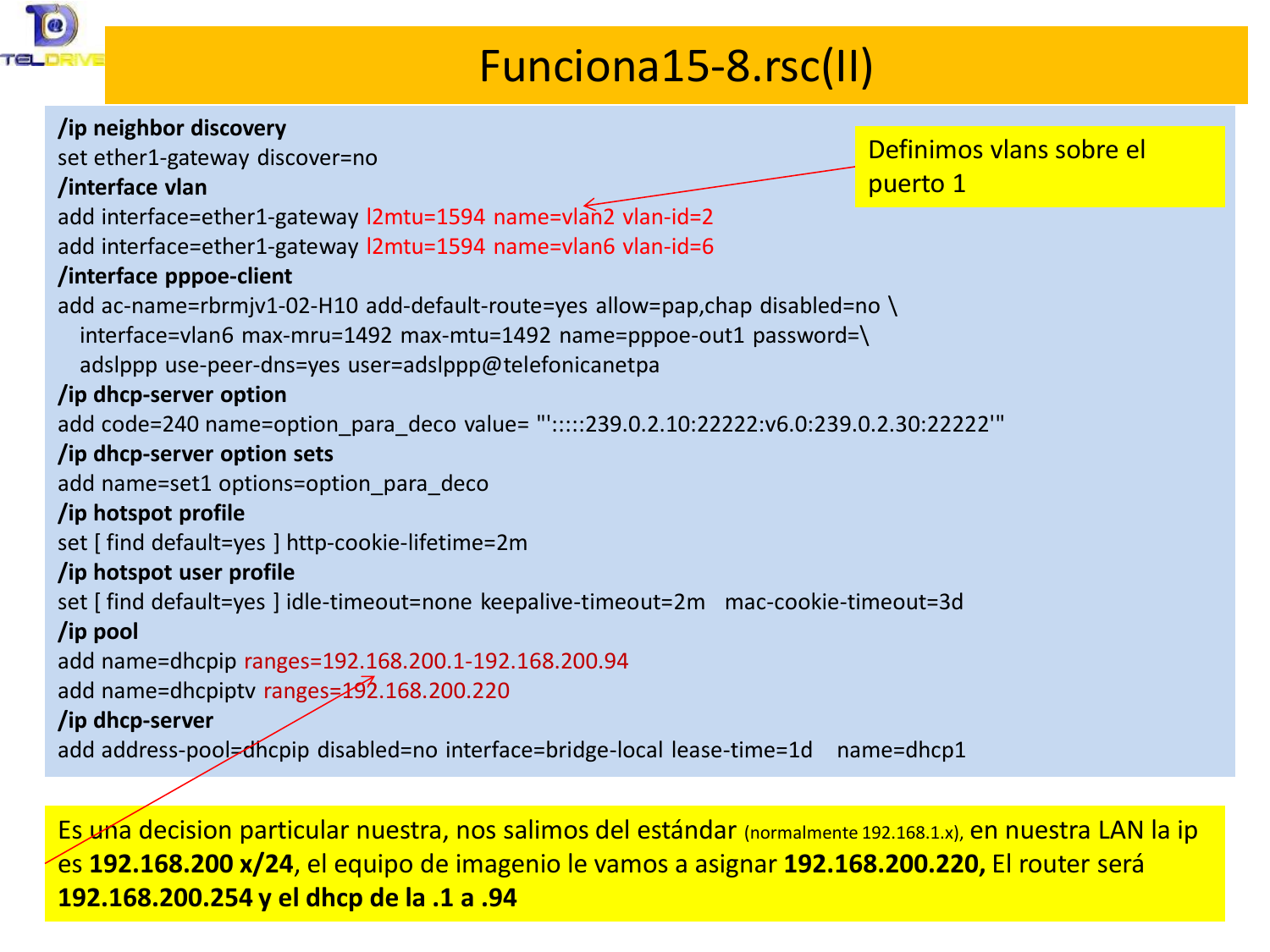

### Funciona15-8.rsc(III)

#### **/interface bridge filter**

add action=drop chain=output comment="filtro para evitar paquetes multicast en puerto 6, es necesario que sea master bridge para que\ funcione" dst-address=239.0.0.0/8 ip-protocol=udp mac-protocol=ip out-interface= ether6-master-local

#### **/interface bridge port**

add bridge=bridge-local interface=ether6-master-local

add bridge=bridge-local interface=ether2-master-local

#### **/interface pptp-server server**

set authentication=mschap2 enabled=yes

#### **/ip accounting**

set account-local-traffic=yes enabled=yes

A nuestro router le asignamos la ip 192.168.200.254 es una decisión nuestra

#### **/ip address**

add address=192.168.200.254/2 € comment="default configuration" interface=bridge-local network=192.168.200.0

add address=192.168.100.10/24 interface=ether1-gateway network=192.168.100.0

1

add address=10.X.X.X/9 comment="vod, ojo esta ip la asigna de manera estática movistar" interface=vlan2 network=10.128.0.0

#### **/ip dhcp-server lease**

add address=dhcpiptv always-broadcast=yes comment="=\"Deco MovistarTv\" "dhcp-option=option\_para\_deco dhcp-option-set=set1 \ mac-address=68:63:xx:xx:xx:xx use-src-mac=yes

#### **/ip dhcp-server network**

add address=192.168.200.0/24 comment="default configuracion" dns-server=80.58.61.250,80.58.61.254 gateway=192.168.200.254 \ netmask=24

add address=192.168.200.220/32 comment="solo para iptv" dhcp-option=option para\_deco dns-server=172.26.23.3 \

#### gateway=192.168.200.254 netmask= 24

#### **/ip dns**

set allow-remote-requests=yes

#### **/ip dns static**

add address=192.168.200.254 name=router

Ojo debemos mirar en la etiqueta del deco la mac que tiene

Al imagenio le asignamos la ip **192.168.200.220(decisión nuestra, no esta en el rango dhcp)**

Ojo debemos explorar en el equipo de telefonica la ip estática que nos ha asignado (ver 2 pag siguiente)

Incluimos en el bridge los dos switches internos del equipo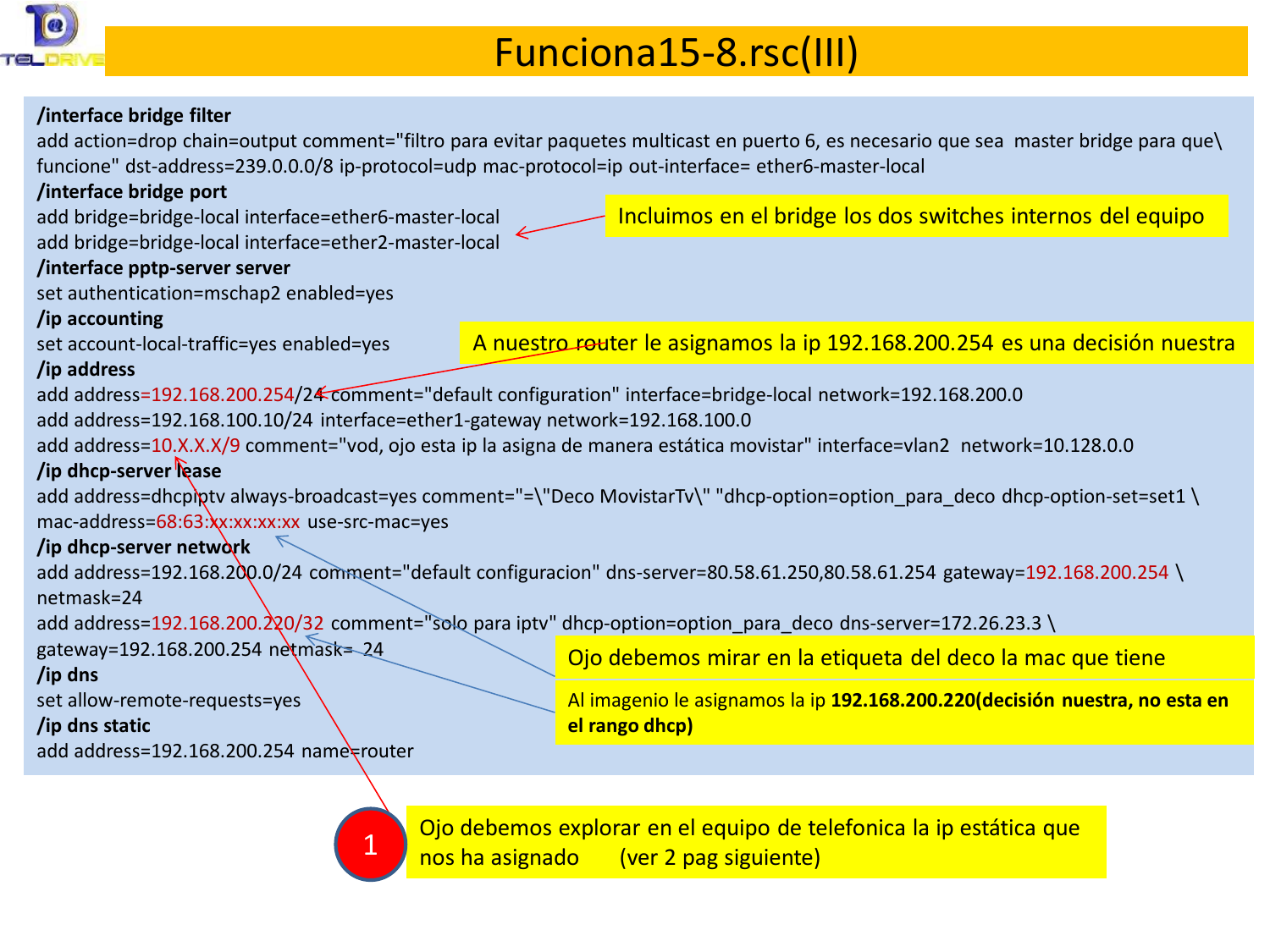

### Funciona15-8.rsc(IV)

#### **/ip firewall filter**

add chain=input comment="default configuration related" connection-state=related

add action=drop chain=forward comment="default configuration INVALID" connection-state=invalid

add chain=forward comment="default configuration established" connection-state=established

add action=drop chain=input in-interface=pppoe-out1 <sub><</sub> Filtramos cualquier paquete de entrada, pero permitimos si hay una conexión establecida

#### **/ip firewall mangle**

add action=set-priority chain=postrouting new-priority=4 out-interface=vlan2

add action=set-priority chain=postrouting new-priority=1 out-interface=  $\phi$ ppoe-out1

#### **/ip firewall nat**

add action=masquerade chain=srcnat comment="default configuration nat conexion internet" out-interface=pppoe-out1 add action=masquerade chain=srcnat comment= "FUNDAMENTAL PARA QUE FUNCIONE EL VIDEO ON DEMAND" out-interface=vlan2

| /ip firewall service-port                                  |  |                                                                                            |  |
|------------------------------------------------------------|--|--------------------------------------------------------------------------------------------|--|
| set ftp disabled=yes                                       |  |                                                                                            |  |
| set tftp disabled=yes                                      |  |                                                                                            |  |
| set irc disabled=yes                                       |  |                                                                                            |  |
| set h323 disabled=yes                                      |  | Hacemos Nat/en Vlan 6 y VLan 2                                                             |  |
| set sip disabled=yes                                       |  |                                                                                            |  |
| /ip route                                                  |  |                                                                                            |  |
| add distance=255 gateway=255.255.255.255                   |  |                                                                                            |  |
| add distance=1 dst-address=10.128.0.0/9 gateway=10.128.0.1 |  |                                                                                            |  |
| /ip traffic-flow                                           |  |                                                                                            |  |
| set interfaces=pppoe-out1                                  |  |                                                                                            |  |
| /ip upnp                                                   |  |                                                                                            |  |
| set enabled=yes                                            |  | Priorizamos trafico video (vlan2 prioridad 4) frente trafico internet (vlan 6 prioridad 1) |  |
| /ip upnp interfaces                                        |  |                                                                                            |  |
| add interface=pppoe-out1 type=external                     |  |                                                                                            |  |
| add interface=bridge-local type=internal                   |  |                                                                                            |  |
|                                                            |  |                                                                                            |  |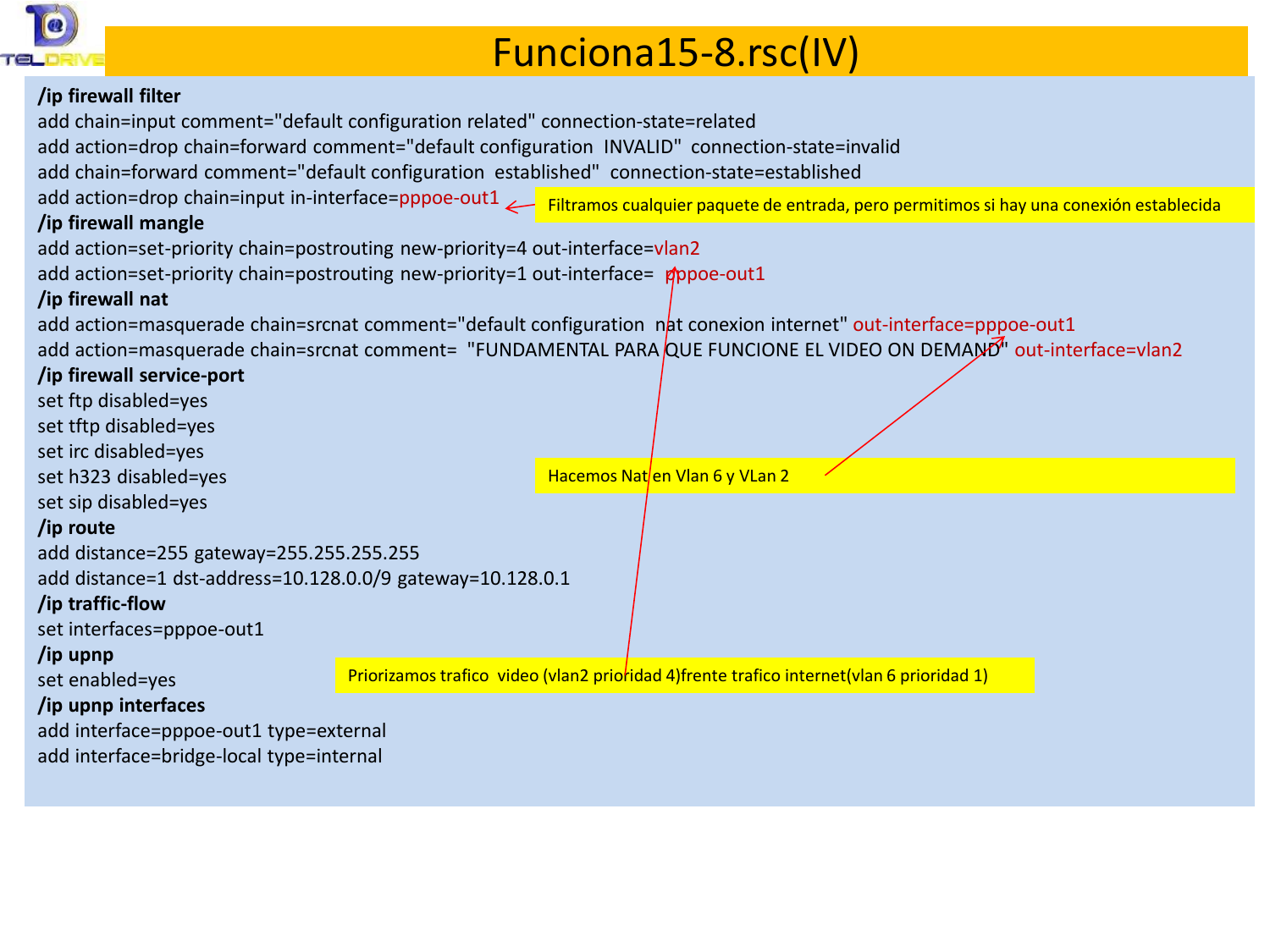

### Funciona15-8.rsc(V)

#### **routing igmp-proxy** set query-interval=15s query-response-interval=2s  $\leq$ **/routing igmp-proxy interface**

SON MUY IMPORTANTES ESTOS PARAMETROS SI NO LES DEFINIMOS NO FUNCIONA IMAGENIO

add alternative-subnets=0.0.0.0/0 interface=vlan2 upstream=yes add interface=bridge-local **/routing rip interface** add interface=vlan2 passive=yes receive=v2 add disabled=yes interface=vlan3 passive=yes receive=v2 **/routing rip network** add network=10.0.0.0/8 add network=172.26.0.0/16 **/system clock** set time-zone-name=Europe/Madrid **/system ntp client** set enabled=yes mode=unicast primary-ntp=163.117.202.33 secondary-ntp= 89.248.104.162

| <wanipconnection instance="2"></wanipconnection> |
|--------------------------------------------------|
| <enable>TRUE</enable>                            |
| <connectiontype>IP Routed</connectiontype>       |
| <name>2</name>                                   |
| <natenabled>TRUE</natenabled>                    |
| <addressingtype>Static</addressingtype>          |
| <externalipaddress>10.X.X.X</externalipaddress>  |
| <subnetmask>255.128.0.0</subnetmask>             |
| <defaultgateway>10.128.0.1</defaultgateway>      |
|                                                  |

<X\_BROADCOM\_COM\_IGMPEnabled>TRUE</X\_BROADCOM\_COM\_IGMPEnabled> <X\_TELEFONICA-ES\_IGMPEnabled>TRUE</X\_TELEFONICA-ES\_IGMPEnabled> <RouteProtocolRx>RIPv2</RouteProtocolRx> <X\_BROADCOM\_COM\_IfName>eth0.2</X\_BROADCOM\_COM\_IfName>

<X\_BROADCOM\_COM\_VlanMux8021p>4</X\_BROADCOM\_COM\_VlanMux8021p> <X\_BROADCOM\_COM\_VlanMuxID>2</X\_BROADCOM\_COM\_VlanMuxID> <PortMappingNumberOfEntries>0</PortMappingNumberOfEntries> </WANIPConnection>

Mirando la configuración del router(la descargamos en **System->backup->save**

podemos ver la ip ESTÄTICA asignada para imagenio a nuestro router







### **Comtrend C5813**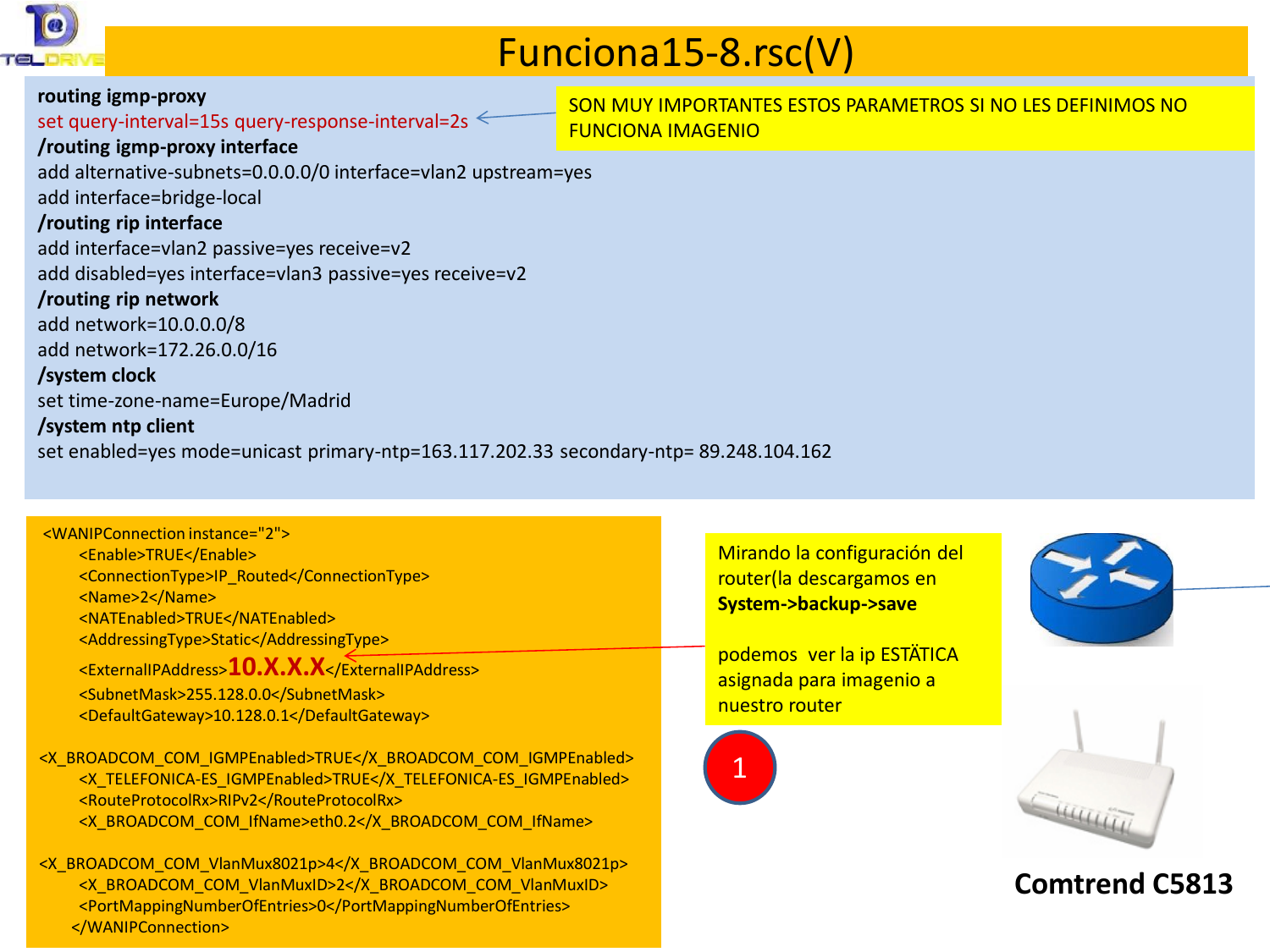## Objetivo 2 y 3: encadenar varios switches sin degradar ancho de banda con el tráfico IGMP



Es necesario que los switches sean gestionables(un poco más caros): Activar IGMP snooping , detecta que puerto solicita el trafico IGMP y lo elimina en el resto de los puertos eso permite optimizar el trafico y no saturar otros puertos con paquetes de multicast (por ejemplo al wifi) u otros equipos

| <b>IGMP Settings</b>                                           |  |
|----------------------------------------------------------------|--|
| ⊽<br>Enable IGMP Snooping:                                     |  |
| Enable Unregistered IP Multicast Flooding:                     |  |
|                                                                |  |
| <b>IGMP Table</b>                                              |  |
| Enable IGMP Snooping<br>Enable IGMP Querying<br><b>VLAN ID</b> |  |
| $\overline{\mathsf{v}}$                                        |  |
| Cancel<br>Save                                                 |  |
|                                                                |  |
|                                                                |  |

| ▶ System<br>$\triangleright$ Port<br><b>▶ VLAN</b> |      | <b>Statistics Overview</b>                                                                                                                                         |          |                |       |  |          |            |          |  |
|----------------------------------------------------|------|--------------------------------------------------------------------------------------------------------------------------------------------------------------------|----------|----------------|-------|--|----------|------------|----------|--|
| ▶ Security<br>$\triangleright$ QoS                 | Port | <b>Statistics Overview</b><br><b>Rx Bytes</b><br>Tx Bytes<br>Rx Frames<br><b>Tx Errors</b><br>Rx Errors<br><b>Tx Frames</b><br><b>Tx Broadcast</b><br>Rx Broadcast |          |                |       |  |          |            |          |  |
| $\triangleright$ STP                               |      |                                                                                                                                                                    |          |                |       |  |          |            | $\Omega$ |  |
| Statistics<br>Statistics Overview                  |      | 22382313                                                                                                                                                           | $-17454$ | 200610         | 1180  |  | 51       | 16682      | 218      |  |
| <b>IGMP Status</b>                                 |      | 121942                                                                                                                                                             | 751      | 22116117       | 17279 |  |          | 226        | 16806    |  |
| ▶ Multicast                                        |      | 38305                                                                                                                                                              | 191      | 2515           | 30    |  |          | 139        |          |  |
| <b>Admin</b>                                       |      | 119712                                                                                                                                                             | 614      | 243782         | 392   |  |          | 136        | 13       |  |
|                                                    |      |                                                                                                                                                                    | $\Omega$ | $\overline{0}$ |       |  | $\Omega$ | $\Omega$   | 0        |  |
|                                                    |      |                                                                                                                                                                    |          | $\Omega$       | n     |  |          | $\sqrt{ }$ | $\Omega$ |  |
|                                                    | g    |                                                                                                                                                                    | $\Omega$ | $\Omega$       |       |  | $\Omega$ | $\Omega$   | $\Omega$ |  |



Trafico tipico Vlan2(3Mbps)+Vlan 6(picos de 3Mbps) sentido **Downstream**